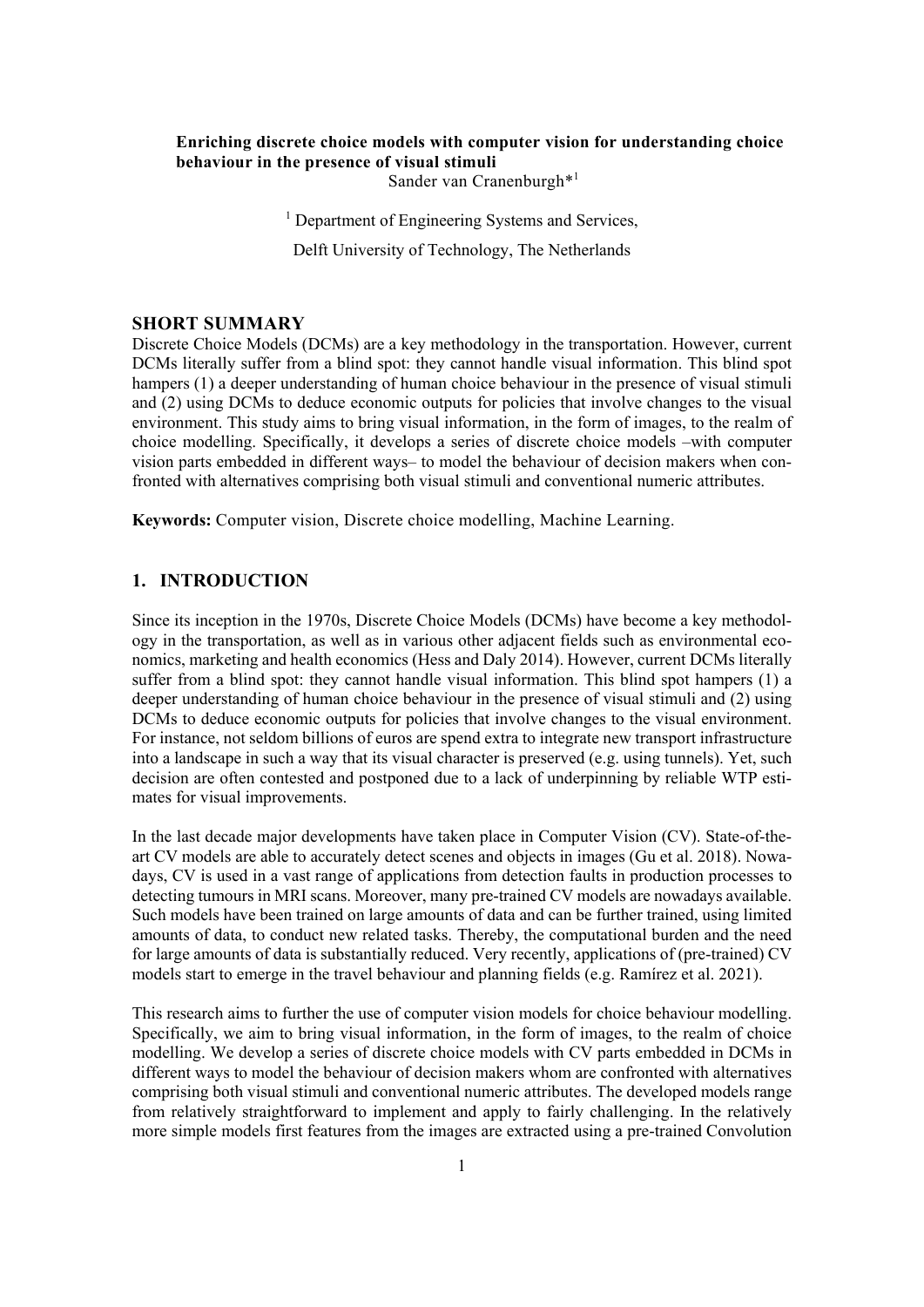Neural Network, after which a standard MNL model is estimated using these features plus the numeric attributes. In the more sophisticated models, we simultaneously train the CV part and the choice model. We compare the performance and model outcomes across the proposed models. We show that by embedding CV parts into DCMs relevant information for explaining choice behaviour can be extracted from images. In the absence of an existing data set consisting of choice tasks that comprise alternatives with images and numeric attributes, we use a synthetic data set to test our models. In this synthetic data set we emulate choice behaviour in which trade-offs are made between visual stimuli (aesthetic value) embedded in images and price level (a numeric attribute). We use images from the AVA data set (Murray et al. 2012). This data set consists of a plethora of images, ranging from artefacts to landscapes. All images in this data set are rated on their aesthetic value. As such, the AVA data set allow us to synthetically create choice data involving a trade-off between aesthetic value and a hypothetical price level associated with the alternative.

# **2. METHODOLOGY**

### *2.1. Modelling framework*

Most traditional CV models conceptually consists of two parts: a Convolution Neural Network (CNN), which extracts features from the image, and a (object) classifier (see Figure 1). The feature extractor typically comprises of a series of convolution layers which ultimately map the image onto a lower dimensional space, called the feature map. The object classifier, typically an Artificial Neural Network, (ANN) in turn classifies the image based on the extracted features.



Figure 1: Typical CV model

In our modelling framework we treat the feature map extracted from a CNN as explanatory variables that enter the utility function of our DCMs, just like e.g. travel cost would. The observed part of utility  $V_i$  is assumed to take a linear-additive form, both for the utility associated with numeric attributes m as well as for the utility associated with the image's features *k*, see equation 1, where  $x_{ikn}$  denotes the *k*th feature for the image of alternative *i*, and  $w_k$  denotes the weight associated with feature *k*. Another possibility is to encode the feature space extracted from the CNN into another (lower dimensional space) feature space, using an e.g. an Artificial Neural Network, see equation 2. The rationale to do this is that the aesthetic value of an image might not only be a linear-additive function of the features, but could also be caused by particular interactions between features.

Figure 2 visualises of both approaches conceptually. The left-had side plot depicts the situation in which the feature space directly enters the utility function; the right-hand side plot depicts the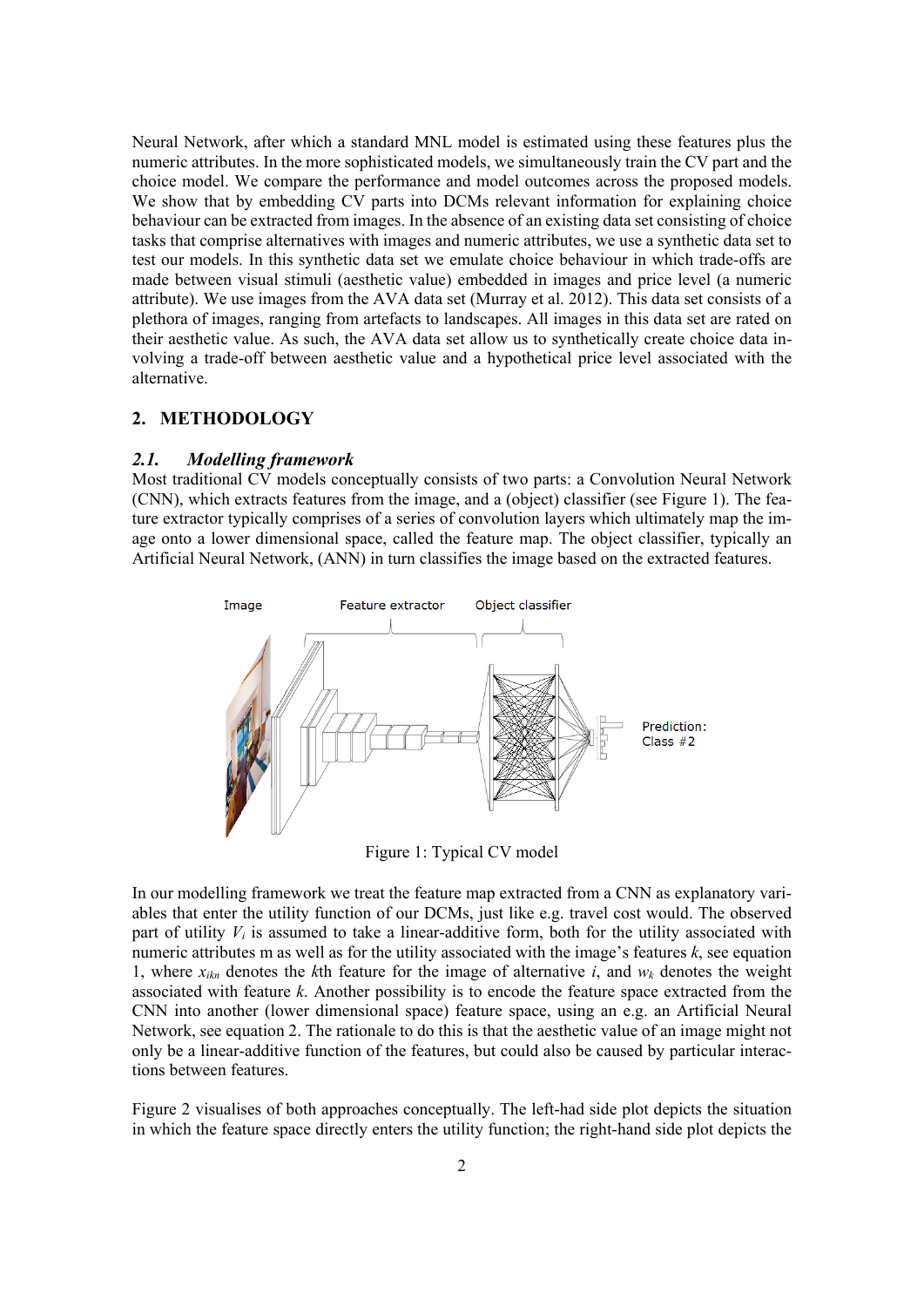situation in which the feature space is first fed to an ANN, before it enters the utility function. Note that the utilities of the left and right alternatives are depicted in Figure 2 by the upper and lower rectangular blocks on the right-hand sides, respectively. Importantly, the upper and lower parts of the network are fully identical: both in architecture as well as in the networks' weights. In some ways, the proposed model architecture is very similar to Siamese architectures (Bromley et al. 1994), which are typically used for tasks like determination of whether, or not, two images belong to the same class (e.g. depict the Eiffel tower). In these networks typically a distance measure is computed between the features spaces of the images, where a low distance implies a large probability that both images belong to the same class. In contrast, in our models we do not compute the distance between features, rather we compute the total utilities.

$$
U_{in} = \sum_{m} \beta_m x_{imn} + \sum_{k} w_k x_{ikn} + \varepsilon_{in}
$$
 (1)

$$
U_{in} = \sum_{m} \beta_m x_{imn} + \sum_{k} w_k \tilde{x}_{ikn} + \varepsilon_{in}
$$
  
where  $\tilde{x}_{ikn} = f(x_{ikn})$  (2)



Figure 2: Visualisation of modelling framework (numeric attributes depicted in blue).

Importantly, upon recovering the model parameters (*β*,*w*) the weights *w* are not as interpretable as in fully theory-driven DCMs. Although the weights can then still be conceived as marginal utilities –after all they reflect the marginal effect on utility– their interpretation is hampered because the features  $x_{ikn}$  themselves do not carry a meaningful behavioural interpretation.

# *2.2. Computer vision enriched discrete choice models*

Table 1 provides an overview of the models we estimate and train. Models 1 to 3 are conventional DCMs. Model 1 uses numeric attributes, but ignores information of the images. This model serves as a benchmark to assess the increase in explanatory power when accounting for the visual information. Model 2 uses the feature map, extracted from the images using a ResNet50 CNN, but ignores the numeric attributes. This model could provide a lower bound of the explanatory power embedded in the feature maps. As both models 1 and 2 are 'half-blind', in the sense that they do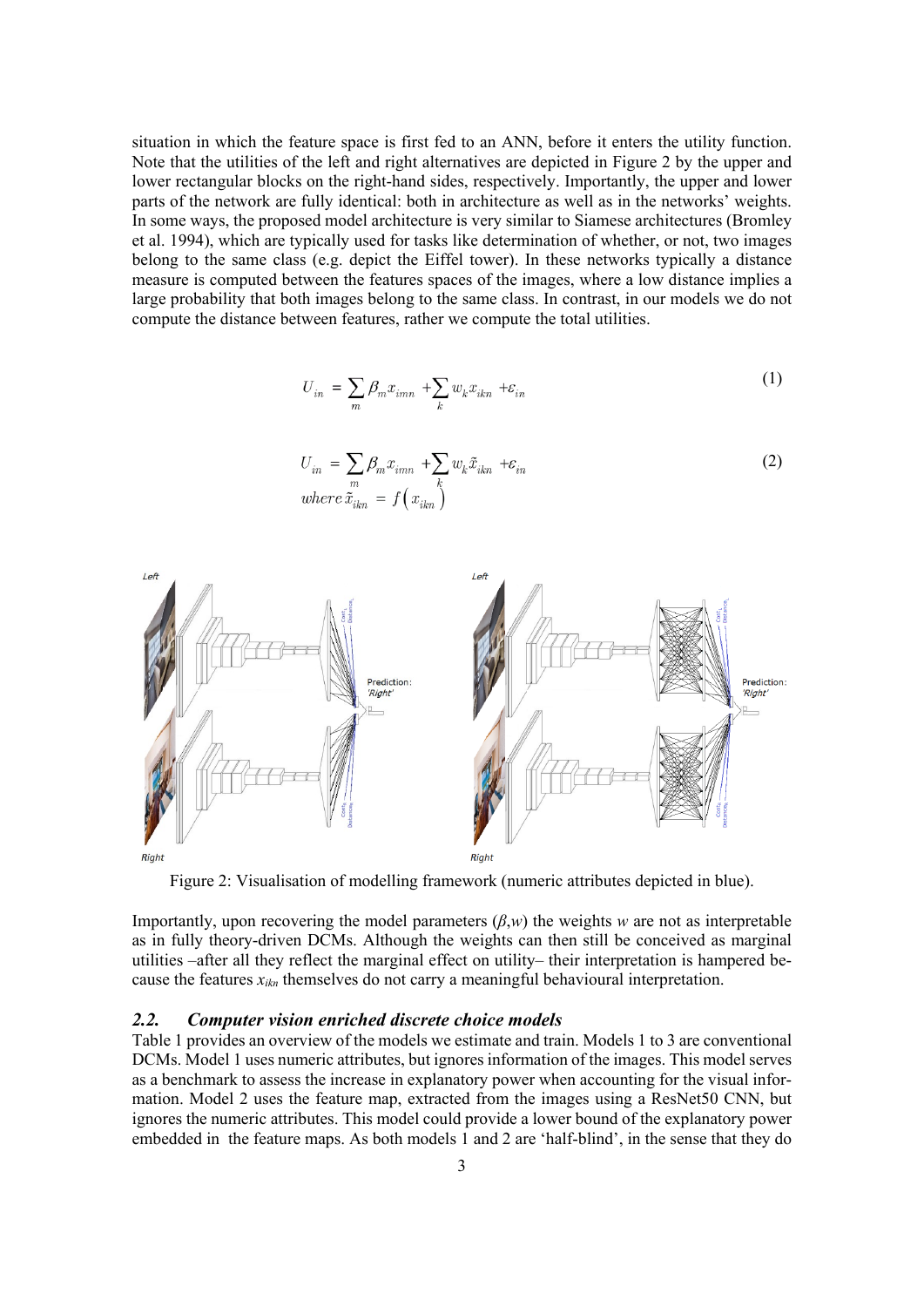not use all explanatory variables that matter for the choice behaviour, we expect these model to attain a low prediction performance. In model 3 the numeric and visual information are both used. The set-up of this model corresponds to the left-hand side plot of Figure 2. As this model has access to both the numeric and visual information we expect this model to outperform models 1 and 2.

Model 4 to 6 use a ANN classifier. That is, in these models the extracted features are first encoded onto another (lower dimensional) feature space using an ANN, before they enter the utility function (final layer). The set-up of this model corresponds to the right-hand side plot of Figure 2. The model variables used in models 4 to 6 are similar to those of models 1 to 3. In case nonlinearities and complex interactions between the features result in higher (or lower) aesthetic values, then we expect to see that models 5 and 6 outperform models 2 and 3. Conversely, when the aesthetic value is predominantly a linear-additive function of the feature map with no particularly strong interaction effects, then we will see that models 5 and 6 will perform on par with models 2 and 3.

In models 7 and 8 we jointly train the computer vision model and DCM. Model 7 uses a classic ResNet50 CNN architecture, while models 8 uses a so-called vision transformer architecture, specifically DieT base (Touvron et al. 2021). Nowadays, vision transformers are an increasingly popular approach in computer vision, outperforming CNNs models on various data sets. The Res-Net50 of model 7 consumes 23.5m weights; the DieT base of model 8 consumes 86m weights. For training these models we use the state-of-the-art AdamW algorithm (Loshchilov and Hutter 2017) with the following hyperparameter settings: a minibatch size of 16 for model 7 and of 8 for model 8, with a learning rate of 1e-5 and 3e-5. Comparing the performance of models 7 and 8 with the performance of the models in which only the DCMs and encoder are trained (i.e. models 1 to 6) will shed light on the extent to which the considerable extra efforts and computational complexity of jointly trained models are worth it.

| Table 1: Model overview |                        |             |                             |                        |                           |  |  |  |  |  |  |  |
|-------------------------|------------------------|-------------|-----------------------------|------------------------|---------------------------|--|--|--|--|--|--|--|
| <b>Model</b>            | <b>Model variables</b> |             | <b>Features</b>             | <b>Computer vision</b> | <b>Training algorithm</b> |  |  |  |  |  |  |  |
|                         | <b>Numeric</b>         | Feature map | <b>Extracted or Trained</b> | architecture           |                           |  |  |  |  |  |  |  |
| 1                       | X                      |             | N/A                         | N/A                    | Quasi-Newton              |  |  |  |  |  |  |  |
| $\mathbf{2}$            |                        | X           | Extracted                   | ResNet <sub>50</sub>   | Quasi-Newton              |  |  |  |  |  |  |  |
| 3                       | X                      | X           | Extracted                   | ResNet50               | Quasi-Newton              |  |  |  |  |  |  |  |
| $\overline{\mathbf{4}}$ | X                      |             | N/A                         | N/A                    | SGD                       |  |  |  |  |  |  |  |
| 5                       |                        | X           | Extracted                   | ResNet <sub>50</sub>   | SGD                       |  |  |  |  |  |  |  |
| 6                       | X                      | X           | Extracted                   | ResNet50               | SGD.                      |  |  |  |  |  |  |  |
| $\overline{7}$          | X                      | X           | Trained                     | ResNet50               | AdamW                     |  |  |  |  |  |  |  |
| 8                       | Х                      | Х           | Trained                     | DieT base              | AdamW                     |  |  |  |  |  |  |  |

 $T = 1.1 - 1.1$ 

#### **3. Data**

In the absence of a suitable existing data set – i.e. a data set that is large enough and consisting of choice tasks that comprise alternatives involving trade-offs between visual stimuli and numeric attributes, we create one ourselves. For this, we make use of the AVA data set (Murray et al. 2012). This data set consists of approximately 172k images. Each image is rated on a scale from one to ten, by on average 222 people (mostly amateur photographers) on its aesthetic value. We use these images to create binary choice tasks, in which each alternative consists of an image and a price tag.

However, not all images in the AVA data set are deemed suitable for use in this study. Specifically, we exclude images with a high standard deviation of their rating (std. dev  $\geq$ 2.5). We do this to avoid overcomplicating training of the model, by including images with highly ambiguous ratings. To acquire a sense of the images in our data set and their ratings, Figure 3 shows a two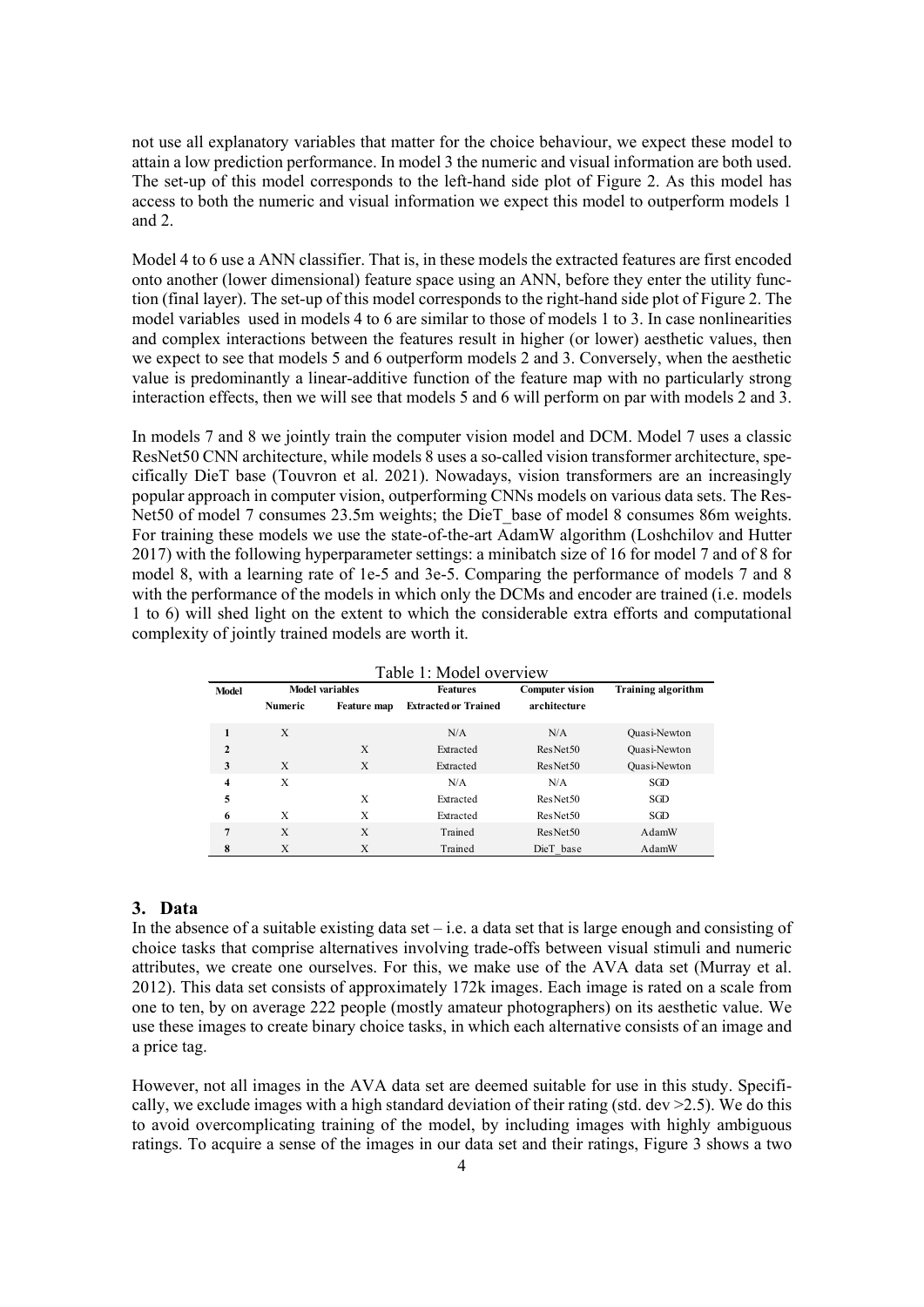montages of images that are used in this study. The left-hand side plot shows a random selection of low rated images; the right-hand side plot shows a random selection of high rated images. Below the plots, the mean ratings are shown in heatmaps.



Figure 3: Illustration of a random set of low (left) and high (right) rated images

To construct our training and test data sets, first we split the available images in two subsets: one for creating the training data set, and one for creating the test data set. Next, we created choice tasks –for both the training and test data set– by randomly sampling two images. Each image is assigned a price tag which is randomly drawn between 0 and 10 euros. The complete training data set comprises 50k choice tasks, created using 26k unique admissible images. The test data set comprises of 10k choice tasks, created using the remaining 18k unique admissible images.

Figure 4 shows statistics on the distribution of the created training data set. Because the ratings are (approximately) normally distributed (left-hand side plot), the distribution of the difference in the rating between two alternatives is bimodal distributed (middle plot). Furthermore, as the price levels are drawn from a uniform distribution their differences are triangular distributed. The distribution of these differences is important as in discrete choice models only differences in utility matter.

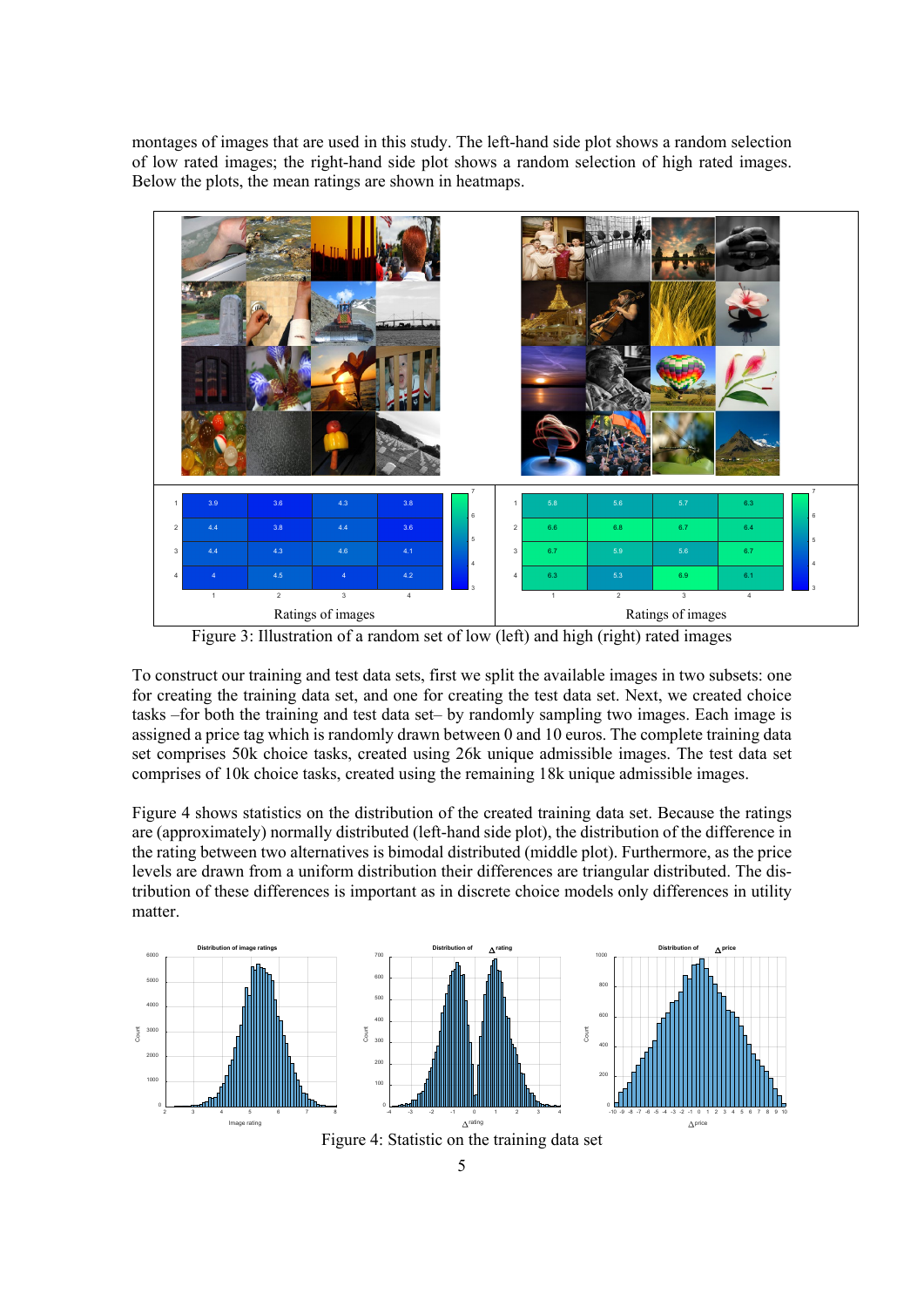Our synthetic decision makers are assumed experience a positive utility from the aesthetic value of an image and a negative utility from its price. Equation 3 shows the linear-additive utility function:

$$
U_{in} = \beta_{rating} \cdot R_{in} + \beta_{price} \cdot P_{in}
$$
  
where  $\beta_{rating} = 0.6, \beta_{price} = -0.2$  (3)

where  $R_{in}$  denotes the rating of the image of alternative *i* and  $P_{in}$  denotes the price of alternative *i*. Hence, the image rating is taken as its aesthetic value. In line with our conceptual model, decisionmakers are assumed to maximise utility (equation 4), *yin* denotes the chosen alternative.

$$
y_{in} = \begin{cases} 1 & if \quad U_{in} > U_{jn} \ \forall \ i \neq j \\ 0 & otherwise \end{cases}
$$
 (4)

Note that the choices are deterministically determined, as the utility function does not involve the usual error term  $\epsilon$  (equation 3). It was deemed that the data generating process was sufficiently stochastic by itself due to the fact that the rating *R* is a stochastic variable. Figure 5 shows a randomly selected choice observation from the test data set. The aesthetic ratings of the left and right images are respectively, 7.36 and 3.99. Applying equation 3 yields the highest utility for alternative 1 (2.72 for alternative 1 against 1.79 for alternative 2). Hence, alternative 1 is the chosen alternative in this choice observation.



Figure 5: Randomly selected observation from the training data set

#### **4. PRELIMINARY RESULTS**

Table 2 reports the estimation and training results. To assess the performance, we look at the rho square and its machine learning counterpart: the cross entropy. These performance metrics are computed by evaluating the models' performance on the test data set. Based on Table 2 a number of observations can be made. Firstly, the feature space holds explanatory power to explain choice behaviour. This can be inferred from the non-zero rho squares of model 2 and model 5. Secondly, the improved model performance the models that use both sources of information: numeric plus visual (models 3, 6, 7 and 8) over the models that do not (models 1, 2, 4 and 5) suggests visual information can embedded in choice models. These models seem to have been able to capture the trade-off between the numeric attributes and the visual stimuli. Thirdly, counter to our prior expectations, encoding the feature map using ANNs, as done in model 4 to 6, does not seem to meaningfully improve the model performance, compared to models 1 to 3. Fourthly, comparing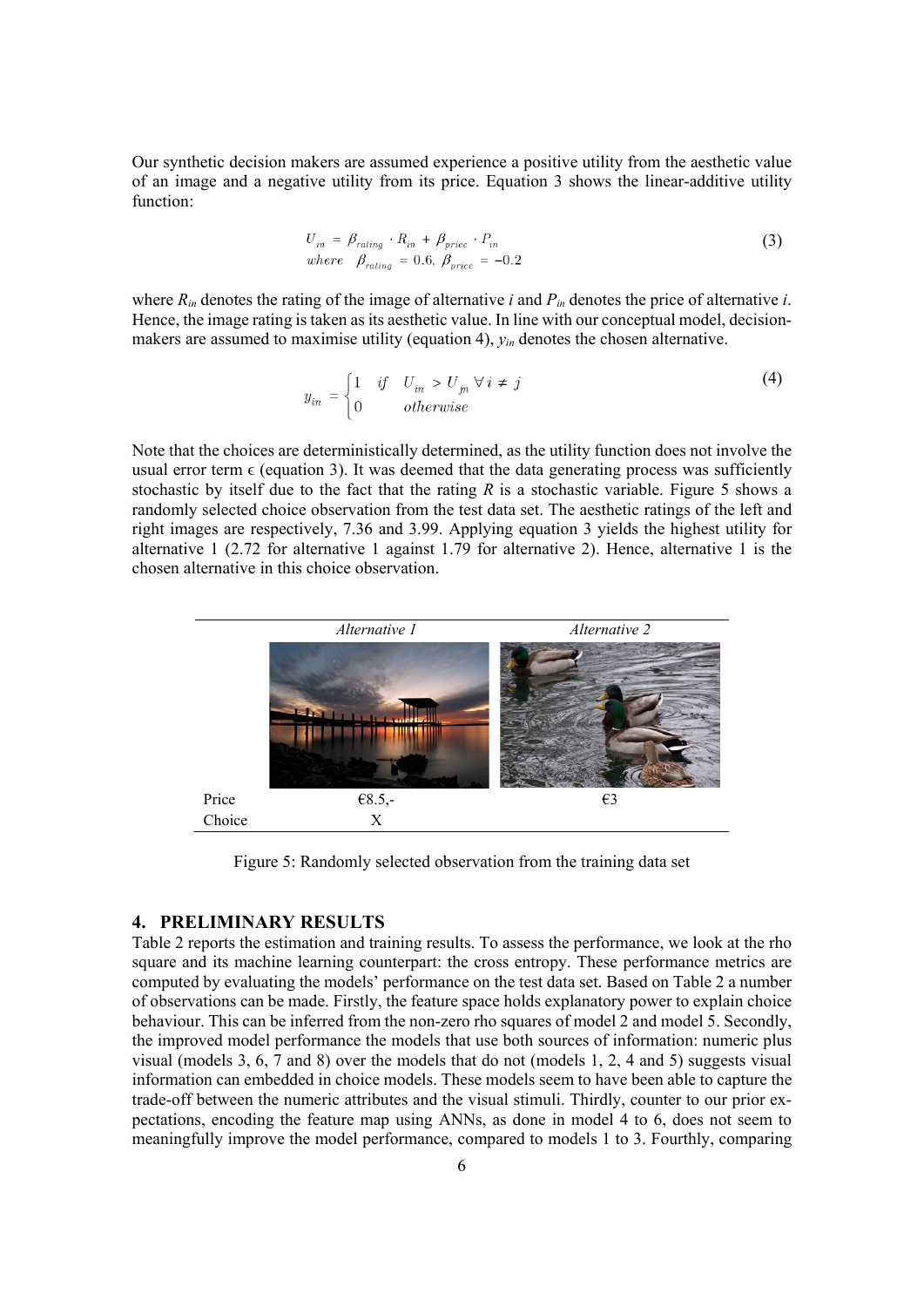the computational time of model 3 and 6, we see that –in line with the findings by Lederrey et al. (2021)– for optimisation problems with a large number of parameters SGD is orders of magnitudes faster than the commonly used quasi-Newton based optimisation algorithms for estimating DCMs. Fifthly, counter to our expectations, we see that the models that jointly train the CV model and the DCM (model 7 and 8) hardly improve the model performance, as compared the sequential models. In case this result holds up after more extensive testing, it would lower the burden for choice models to use visual information into account in their choice models. After all, it does not require full-fledge training of computationally expensive CV models. However, it also raises questions regarding how much relevant information can be extracted from images for predicting choice behaviour. Finally, we do not find a meaningful difference between the performance of the CNN and Transformer based models.

| <b>MODEL</b>                       | Model 1            | Model 2        | Model 3        | Model 4  | Model 5                        | Model 6                        | Model 7            | Model 8             |
|------------------------------------|--------------------|----------------|----------------|----------|--------------------------------|--------------------------------|--------------------|---------------------|
| Model variables                    |                    |                |                |          |                                |                                |                    |                     |
| Cost                               | X                  |                | X              | X        |                                | X                              | X                  | Х                   |
| <b>Latent features</b>             |                    | X              | X              |          | X                              | X                              | X                  | X                   |
| Features extracted or trained      |                    | Extracted      | Extracted      |          | Extracted                      | Extracted                      | Jointly trained    | Jointly trained     |
| Computer vision model architecture |                    | ResNet50       | ResNet50       |          | ResNet50                       | ResNet50                       | ResNet50           | DieT tiny           |
| <b>Training algorithm</b>          | quasi-newton       | quasi-newton   | quasi-newton   | SGD      | SGD                            | SGD                            | Adam               | Adam                |
|                                    |                    |                |                |          |                                |                                |                    |                     |
| No. parameters/weights trained     |                    | 2048           | 2049           | 53       | 33k                            | 33k                            | 23.5m              | 86m                 |
| Cross-entropy (out-of-sample)      | 0.495              | 0.649          | 0.398          | 0.489    | 0.645                          | 0.417                          | 0.407              | 0.408               |
| $rho2$ (out-of-sample)             | 0.29               | 0.06           | 0.43           | 0.29     | 0.07                           | 0.40                           | 0.41               | 0.41                |
| <b>Computation time</b>            | 8 sec <sup>1</sup> | 6 <sup>h</sup> | 6 <sup>1</sup> | $2 \sec$ | $25 \text{ sec}$ <sup>II</sup> | $25 \text{ sec}$ <sup>II</sup> | $4 h$ <sup>"</sup> | $4 h$ <sup>II</sup> |

<sup>I</sup> Using 4 CPUs (Xeon @ 3.60 GHz)

II Using GPUs (GeForce RTX 2080Ti)

# **5. CONCLUSIONS**

This research has proposed a method to bring visual information into the realm of discrete choice modelling. In our view, it is a first step towards choice models that would allow choice models to work with visual data. There are plenty avenues for further research. The next step is to collect empirical data involving trade-offs between numeric attributes and visual stimuli (images). This can be done in a variety of contexts. We plan to administer a Stated Choice (SC) experiments in which respondents are presented a city park decision, and need to make a trade-off between travel time to the park and the park's aesthetics – as captured in photos of the parks. Additionally, being able to build CV enriched discrete choice model is only the first step. The next steps is to find ways to extract meaningful behavioural insights from such models, such as Willingness-to-Pay estimates for e.g. city park improvements. This could be done by building forth on the swath of explainable AI techniques currently being developed in the machine learning field.

### **ACKNOWLEDGMENT**

This work is supported by the TU Delft AI Labs programme.

# **REFERENCES**

Bromley, J., Guyon, I., LeCun, Y., Säckinger, E. & Shah, R. (1994). Signature verification using a" siamese" time delay neural network. *Advances in neural information processing systems*.

Gu, J., Wang, Z., Kuen, J., Ma, L., Shahroudy, A., Shuai, B., Liu, T., Wang, X., Wang, G., Cai, J. & Chen, T. (2018). Recent advances in convolutional neural networks. *Pattern Recognition*, 77, 354-377.